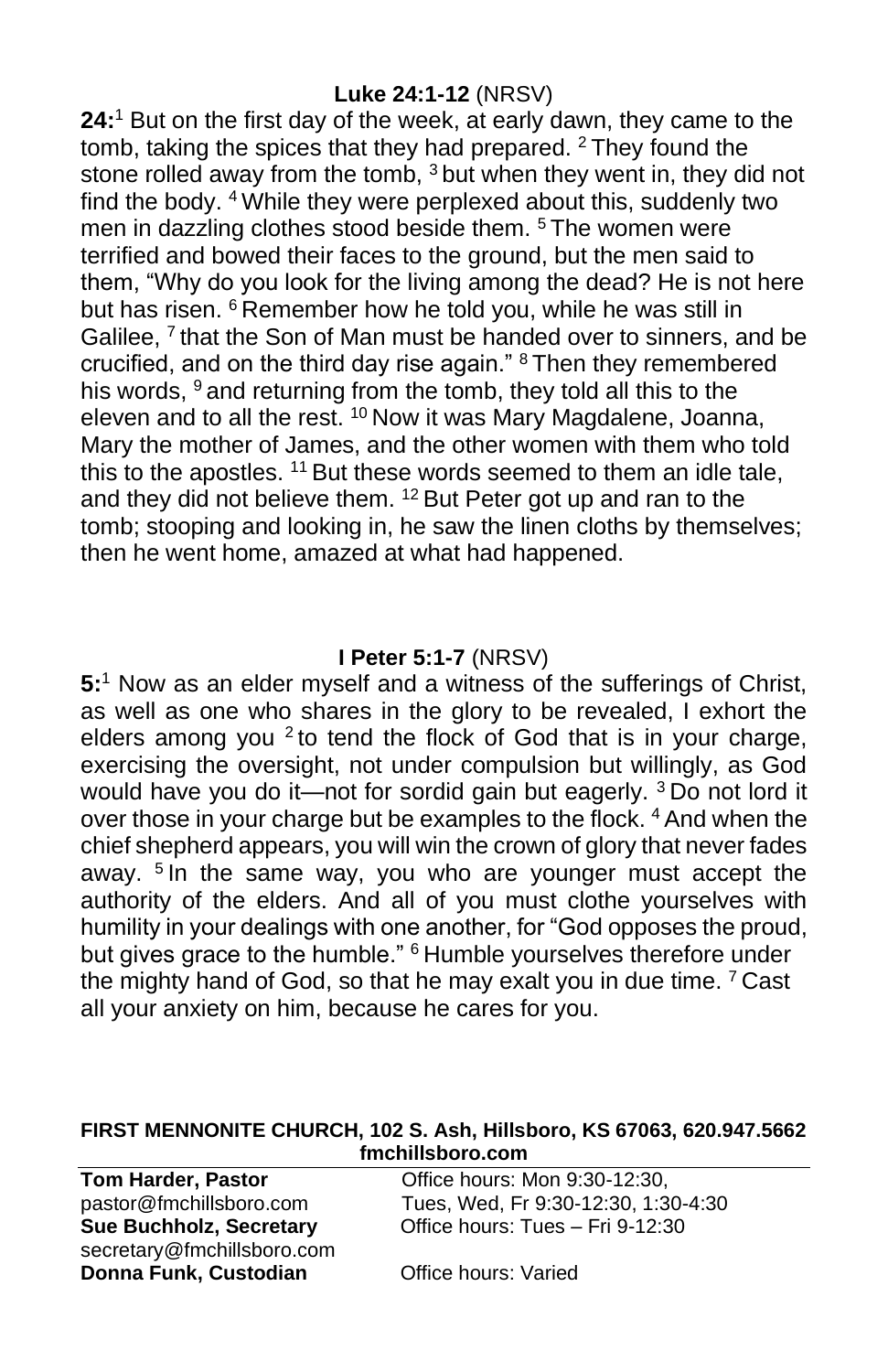

# **FIRST MENNONITE** CHURCH

 **In Christ - Making Disciples through Loving Relationships.**

Worship 10:30 a.m.

## **Easter Sunday, April 17, 2022 From certainty to openness**

*As we seek God's way, we move from the confidence of knowing how things are, to the unsettling openness of realizing God's ways are beyond what we can imagine.*

## **GATHERING**

Gathering Music **Shirley Baltzer** Shirley Baltzer Welcome, Announcements, Greeting Nadine Friesen Prelude to Worship **Shirley Baltzer** Shirley Baltzer

\*Call to Worship Nadine Friesen Christ is risen! *He is risen indeed!* Together we seek the way of God-- *the generous,*  **compassionate,**  *grace-filled,*  **inclusive,**  *abundant,*  **powerful,**  *unsettling, way of God.*  On this day that God has made, may our hearts be open to the good news: Christ is not here, for he is risen. *Jesus Christ is risen indeed!*

\*Prayer Nadine Friesen Hymn Christ the Lord Is Risen Today VT 346 Time for God's Children Dimples the Dog and Luka the Llama Joshua and Deryll Hymn Lift Your Glad Voices VT 340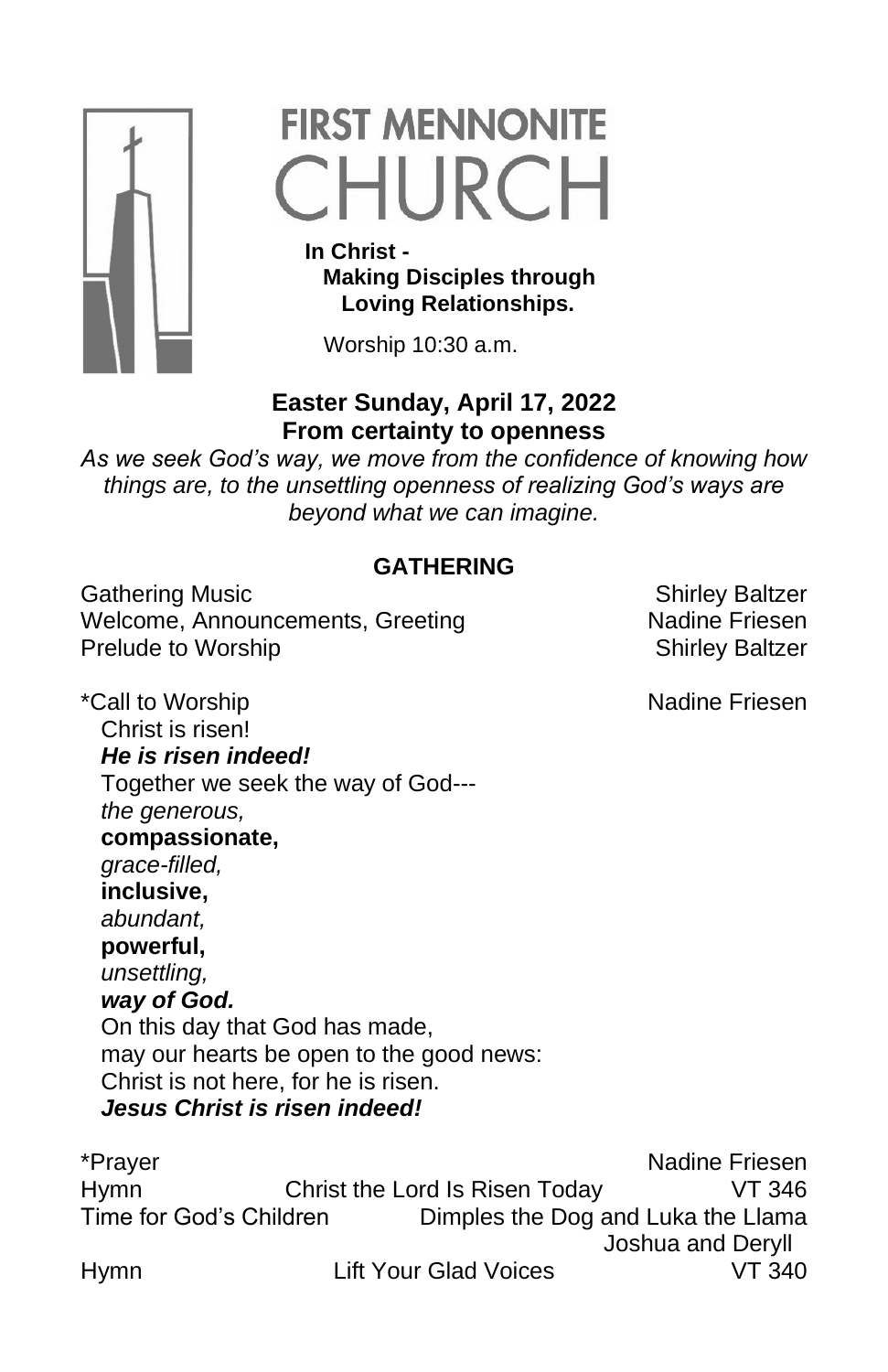### **SHARING**

Sharing and Prayer **Pastor Tom** Bringing our First Fruits Shirley Baltzer Hymn Low in the Grave He Lay VT 333

### **LISTENING**

The First Lesson **Luke 24:1-12** 

Message "I Know What I Saw!" Pastor Tom

## **RESPONDING**

Hymn Thine Is the Glory VT 355

Sending Nadine Friesen Postlude **Shirley Baltzer** 

#### **Among Our Friends and in Our Prayers:**

- ❖ Please continue to pray for peace and safety in **Ukraine**.
- ❖ Pray for our **youth group**! They are beginning a **study of I John** for the coming 3 months of summer. They will each read on their own and gather once a month to share. You are all invited to pray more effectively by reading along with us! Contact the church office or nurture committee for a reading quide and/or the devotional book that we will be using.  $-$  (Jan and Sue, Nurture Committee)

#### **Announcements:**

- ❖ **Summer Food 4 Kids** is starting on May 31 at Trinity Mennonite Church. Watch the E-newsletter for more details.
- ❖ **WDC Annual Assembly – July 29 – 31, 2022, Denton, TX** A gathering for everyone who wants to learn more about what's happening among our Western District Conference churches all the way from Nebraska to Texas! It's also an opportunity to hear from people who know what they're doing in faith